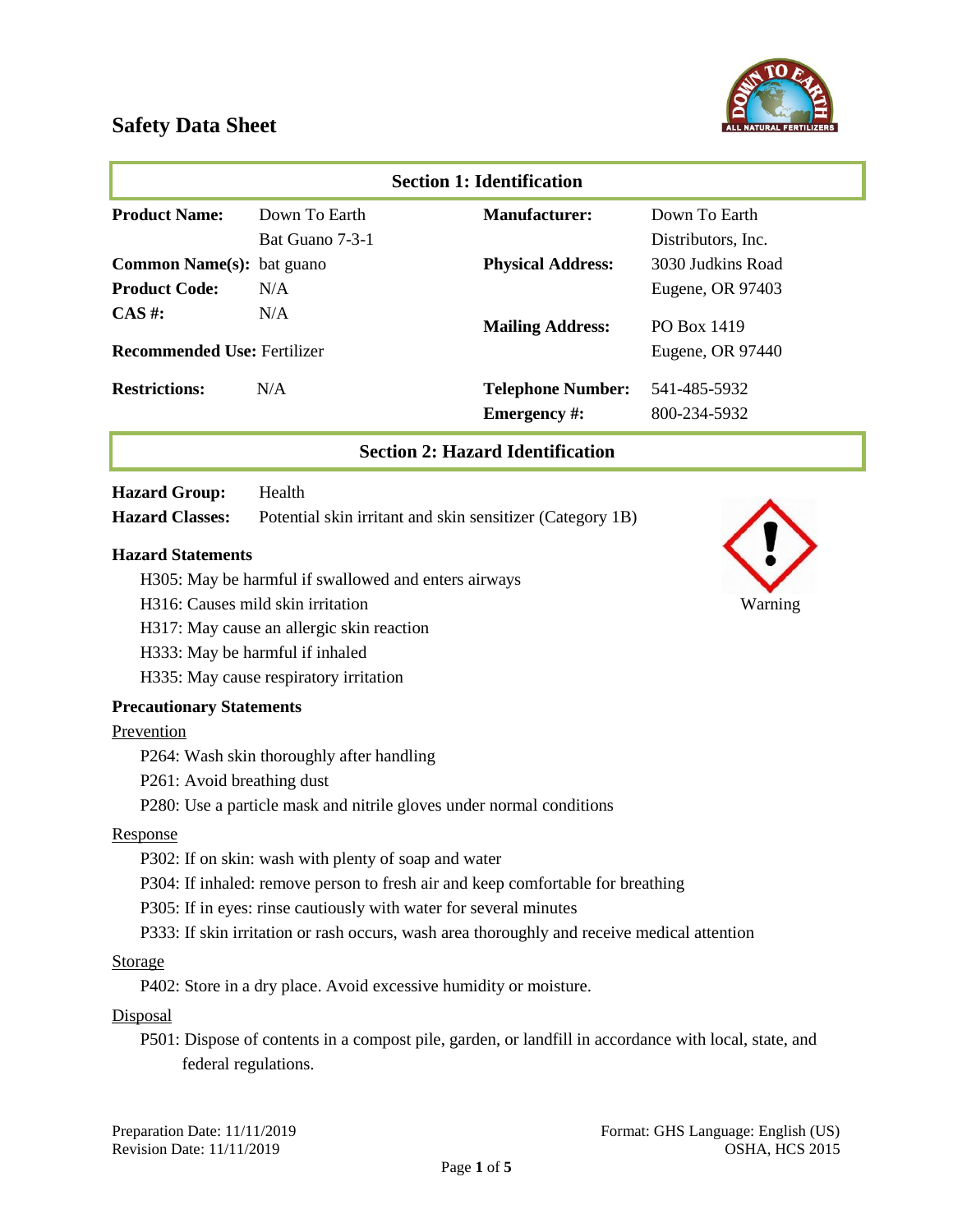

| <b>Section 3: Composition/Information on Ingredients</b> |                                                                                                                              |  |
|----------------------------------------------------------|------------------------------------------------------------------------------------------------------------------------------|--|
| <b>Ingredients:</b>                                      | <b>Bat Guano</b>                                                                                                             |  |
| $CAS \#$ :                                               | N/A                                                                                                                          |  |
| NIOSH Registry $\#$ :                                    | Not Registered                                                                                                               |  |
|                                                          | <b>Section 4: First-Aid Measures</b>                                                                                         |  |
| <b>Inhalation:</b>                                       | Remove person to fresh air and keep comfortable for breathing. If respiratory distress<br>continues, seek medical attention. |  |
| <b>Skin Irritation:</b>                                  | Wash with plenty of soap and water. If irritation persists, seek medical attention.                                          |  |
| Eye:                                                     | Rinse cautiously with water for several minutes. If irritation persists, seek medical<br>attention.                          |  |
| <b>Ingestion:</b>                                        | If gastrointestinal distress occurs, seek medical attention.                                                                 |  |
| Allergen:                                                | This product may cause an allergic reaction. If an allergic reaction occurs, seek medical<br>attention immediately.          |  |

## **Section 5: Fire-Fighting Measures**

| Water, regular foam, carbon dioxide, dry chemical |
|---------------------------------------------------|
| None                                              |
| N/A                                               |
| None                                              |
| None                                              |
| None                                              |
|                                                   |

|                                   | <b>Section 6: Accidental Release Measures</b>                                                               |
|-----------------------------------|-------------------------------------------------------------------------------------------------------------|
| <b>Personal Precautions:</b>      | Wear a particle mask and nitrile gloves during handling                                                     |
| <b>Environmental Precautions:</b> | <b>None</b>                                                                                                 |
|                                   | <b>Methods for Handling Spills:</b> In case of spill: handle using nitrile gloves and wear a particle mask. |
|                                   | Employ best-practice sanitation methods for clean-up. Utilize a vacuum                                      |
|                                   | or sweep the product with a broom and dispose in a garbage receptacle.                                      |
|                                   | There are no special emergency procedures for clean-up.                                                     |

# **Section 7: Handling and Storage**

**Safe Handling:** Wear gloves and a particle mask when handling and transporting. Avoid excessive humidity, contact with moisture, and extreme temperatures to retain product functionality. There are no known incompatibilities with this material.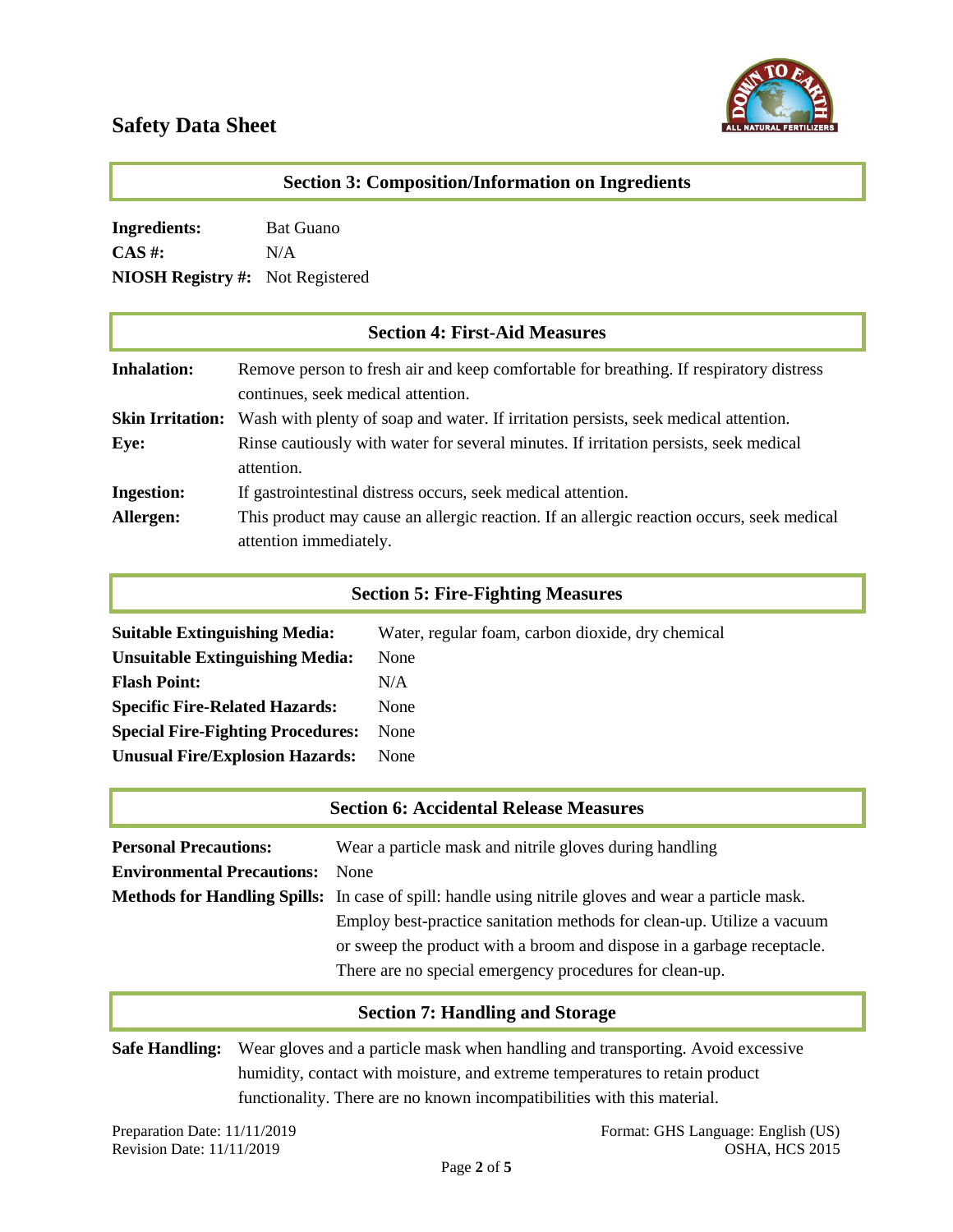

## **Section 8: Exposure Control/Personal Protection**

**Exposure Limit:** There are no exposure limits defined for this product.

| <b>Recommended PPE and Handling Practices</b> |                                           |  |
|-----------------------------------------------|-------------------------------------------|--|
| Respiratory:                                  | Particle mask.                            |  |
| Skin Protection: Nitrile gloves               |                                           |  |
| Eye Protection: Safety glasses                |                                           |  |
| Hygiene:                                      | Wash hands thoroughly with soap and water |  |
| Ventilation:                                  | Ensure workspace is well-ventilated       |  |



# **Section 9: Physical and Chemical Properties**

| Appearance:                         | Dark brown powder      | <b>Melting Point:</b>         | Unknown |
|-------------------------------------|------------------------|-------------------------------|---------|
| <b>Flammability Limits:</b> Unknown |                        | <b>Freezing Point:</b>        | Unknown |
| Odor:                               | Strong earthy, ammonia | <b>Solubility in Water:</b>   | Unknown |
|                                     | odor                   | <b>Initial Boiling Point:</b> | Unknown |
| <b>Odor Threshold:</b>              | Unknown                | <b>Boiling Range:</b>         | Unknown |
| <b>Vapor Pressure:</b>              | <b>Unknown</b>         | <b>Flash Point:</b>           | Unknown |
| <b>Vapor Density:</b>               | <b>Unknown</b>         | <b>Evaporation Rate:</b>      | N/A     |
| pH:                                 | $7.5 - 7.8$            | <b>Flammability:</b>          | Unknown |
| <b>Relative Density:</b>            | 15-20 $1b/ft^3$        | <b>Viscosity:</b>             | Unknown |

# **Section 10: Stability and Reactivity**

| <b>Reactivity:</b>               | No specific test data is currently available               |
|----------------------------------|------------------------------------------------------------|
| <b>Chemical Stability:</b>       | Product is stable under normal temperatures and conditions |
| <b>Conditions to Avoid:</b>      | Extreme temperatures and excessive moisture                |
| <b>Required Stabilizers:</b>     | None                                                       |
| Incompatibility:                 | None currently known                                       |
| <b>Hazardous Decomposition:</b>  | None currently known                                       |
| <b>Hazardous Polymerization:</b> | Will not occur                                             |
| <b>Hazardous Reactions:</b>      | None currently known                                       |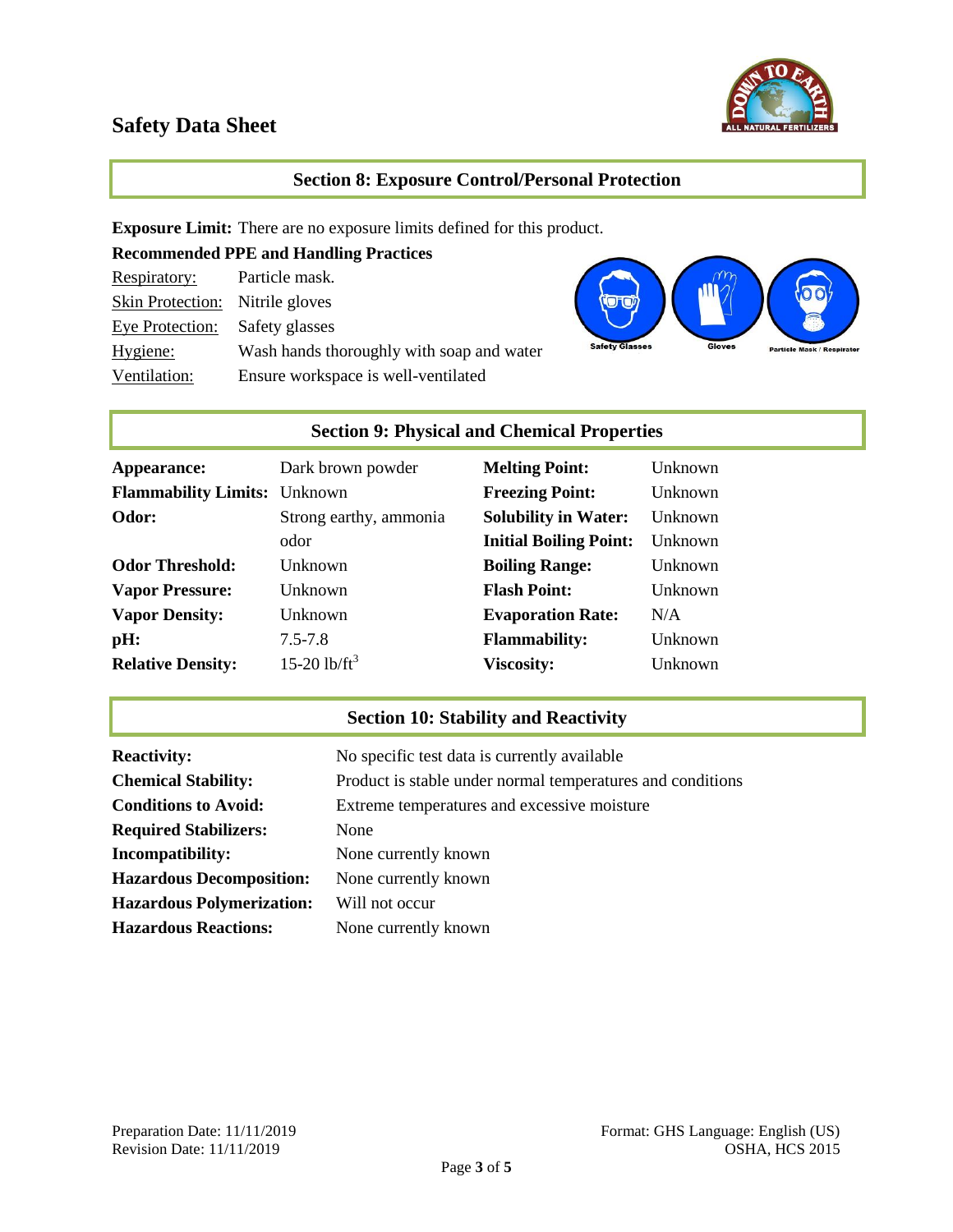

|                                                                               | <b>Section 11: Toxicological Information</b>                                 |  |
|-------------------------------------------------------------------------------|------------------------------------------------------------------------------|--|
|                                                                               |                                                                              |  |
|                                                                               | <b>Primary Routes of Exposure:</b> Inhalation, skin contact, and eye contact |  |
| <b>Symptoms of Exposure:</b>                                                  | May act as a slight irritant to the skin or respiratory system. Slight       |  |
|                                                                               | dermatitis may occur. Mild respiratory irritation and cough may occur.       |  |
|                                                                               | Possible allergic reactions in sensitive individuals. Rash and swelling      |  |
|                                                                               | may occur in skin. Mild respiratory distress and frequent coughing may       |  |
|                                                                               | occur. No studies currently known describing effects of delayed,             |  |
|                                                                               | immediate, or chronic effects from short- and long-term exposure.            |  |
| LD50:                                                                         | Currently unknown                                                            |  |
| <b>Carcinogenicity:</b>                                                       | Currently unknown                                                            |  |
| <b>Medical Conditions Aggravated by Exposure:</b> Allergic reaction may occur |                                                                              |  |

|                                   | <b>Section 12: Ecological Information</b>                                                       |  |
|-----------------------------------|-------------------------------------------------------------------------------------------------|--|
| <b>Ecology:</b>                   | Bat Guano is mined from deposits located throughout the geographical<br>areas inhabited by bats |  |
| <b>Ecological Effects:</b>        | There are no known ecological effects                                                           |  |
| <b>Toxicity Testing:</b>          | Currently unknown                                                                               |  |
| <b>Bioaccumulation Potential:</b> | Currently unknown                                                                               |  |
|                                   | <b>Section 13: Disposal Considerations</b>                                                      |  |
| <b>Disposal Containers:</b>       | There are no known restrictions on disposal containers                                          |  |
| <b>Disposal Methods:</b>          | Recommended disposal is use as fertilizer in a compost pile, garden, or                         |  |
|                                   | other plant-based ecosystem. Alternatively, product may be disposed of                          |  |
|                                   | in a landfill in accordance with local, state, and federal regulations.                         |  |
| <b>Disposal Restrictions:</b>     | Do not dispose through sewage systems. Do not burn as a method of                               |  |

## **Section 14: Transport Information**

| <b>UN Number:</b>               | None assigned                                                                     |
|---------------------------------|-----------------------------------------------------------------------------------|
| <b>UN Proper Shipping Name:</b> | None assigned                                                                     |
| <b>Transport Hazard Class:</b>  | Non-hazardous                                                                     |
| <b>Environmental Hazards:</b>   | None known                                                                        |
|                                 | <b>Guidance on Bulk Transport:</b> Use best known practices when shipping in bulk |
| <b>Special Precautions:</b>     | None known                                                                        |

disposal.